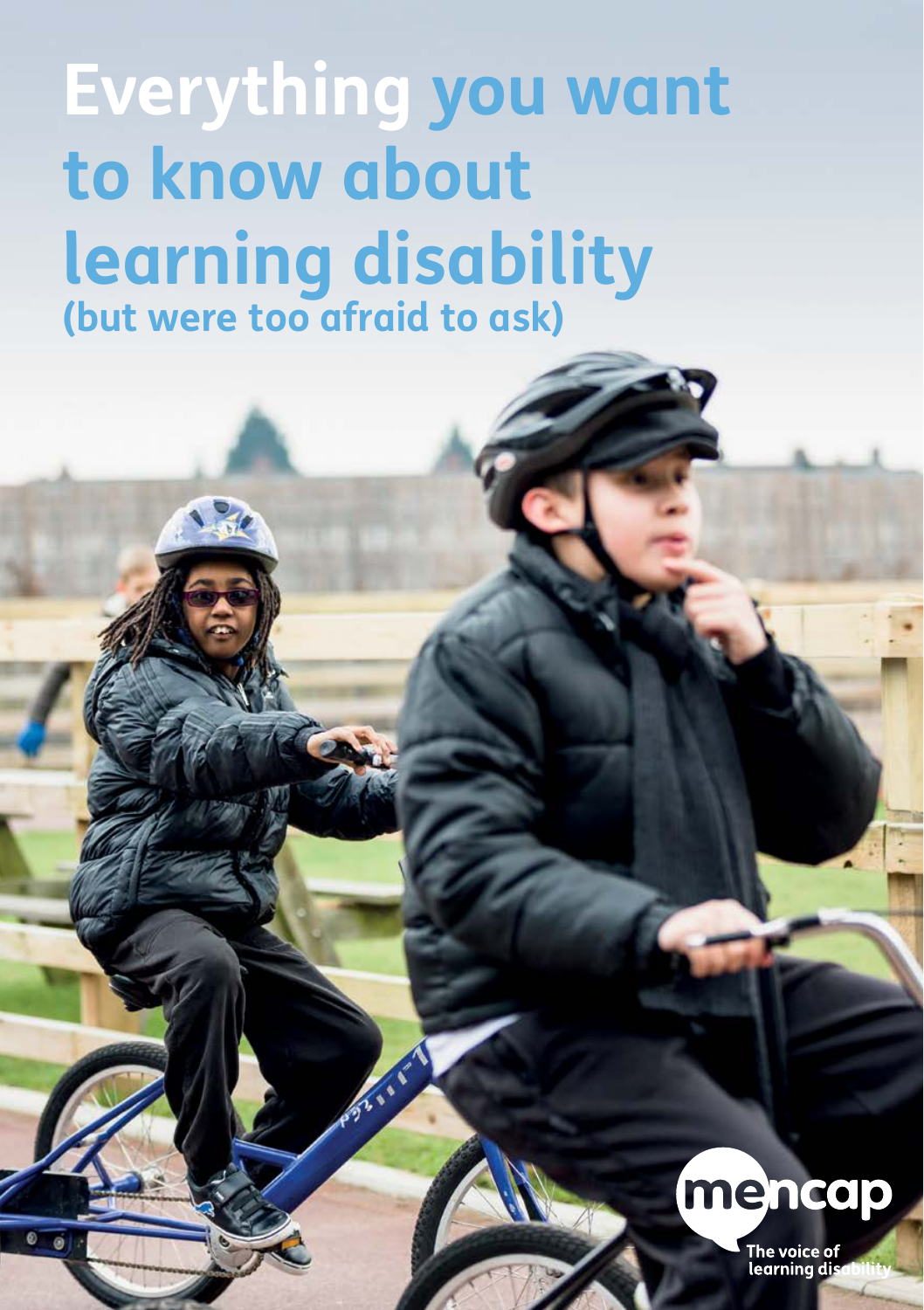

Mencap wants a world where people with a learning disability are valued equally, listened to and included.

We want everyone to have the opportunity to achieve the things they want from life.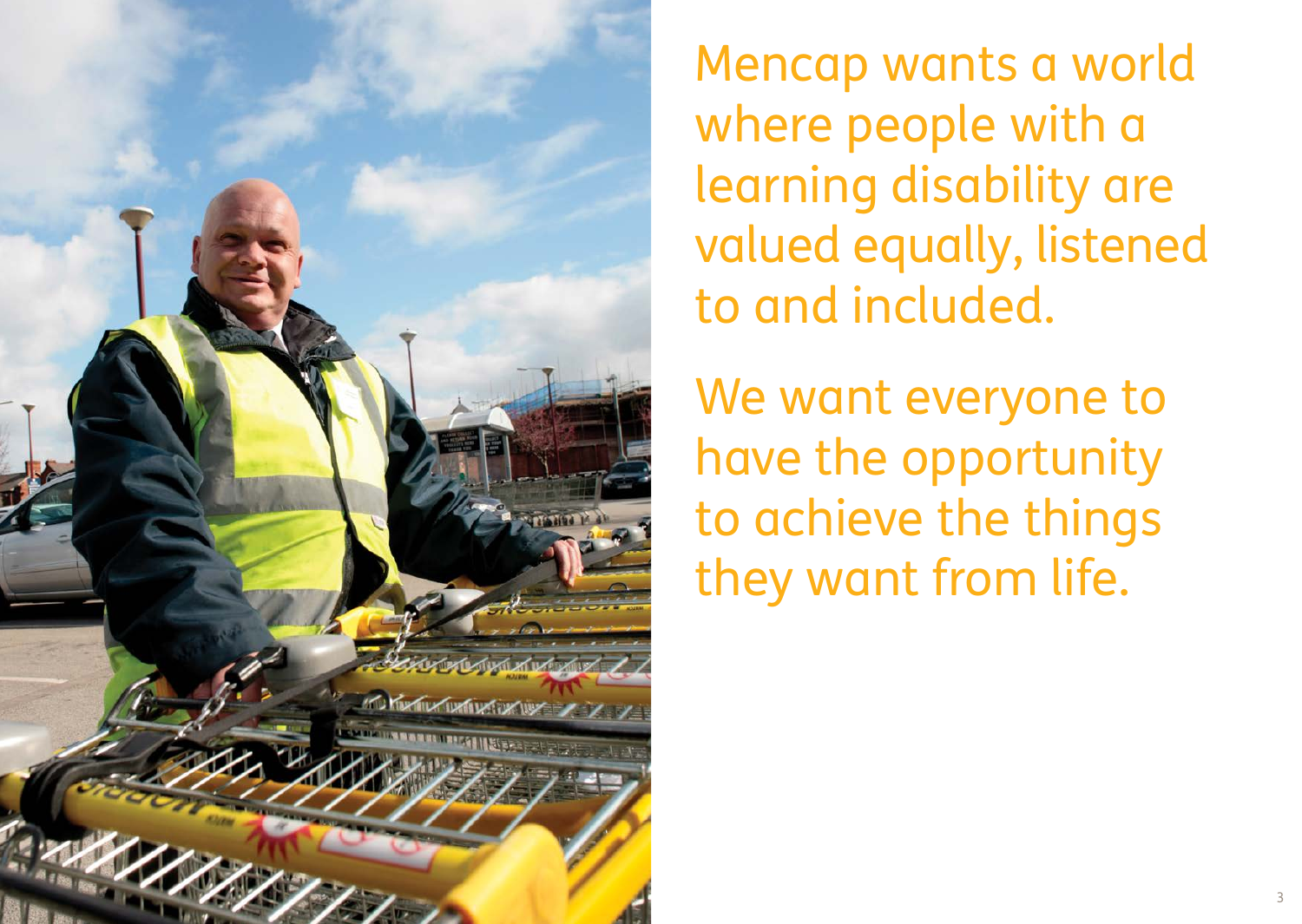# Stuff to know

#### **What is a learning disability?**

A learning disability is a reduced intellectual ability starting in early childhood that affects a person's capacity to learn new skills, understand new information and carry out everyday activities. For example, shopping, understanding numbers, using public transport, reading, socialising with friends and writing.

Every person can make their own choices about how they want to live - they just need the right support.

#### **What causes a learning disability?**

A learning disability occurs before, during or soon after birth, when the brain is still developing. In some cases a learning disability can develop in early childhood, and in rare cases, up until the age of 18.

For example, things can happen to the brain when in the womb, if a baby does not get enough oxygen during childbirth or early childhood illnesses, accidents or head traumas in early life.

### **When is a learning disability diagnosed?**

A learning disability can be diagnosed at any time. A child may be diagnosed at birth or a parent or professional may notice a difference in a child's early development.

For some people it may be many years before they receive a diagnosis and some people may never receive a diagnosis at all.

#### **Do people with a learning disability need support? Yes**

People with a learning disability find it harder than others to learn, understand and communicate. They can need support with everyday things - such as shopping and travelling to new places.

People with profound and multiple learning disabilities need full-time help with every part of their lives - including eating, drinking, washing, dressing and toileting.

#### **Are there different types of learning disability? Yes**

Some physical and genetic conditions, such as, Autism, Down's syndrome or Asperger's can mean a person will have a learning disability. Every person's experience of a learning disability is unique to them. We work to ensure

everyone gets the right support to lead independent and fulfilling lives.

### **Can you cure a learning disability?**

A learning disability is permanent. It starts before adulthood and is life-long, with lasting effects on the person's development.

### **Can people with a learning disability have other conditions too?**

Some people with a learning disability also have other physical and emotional conditions, and may receive more than one diagnosis. This could have an impact on the kind of support they and their families need in their day-today life. For example; Autism, Asperger's, Down's syndrome and Fragile X syndrome.

**Yes**

**No**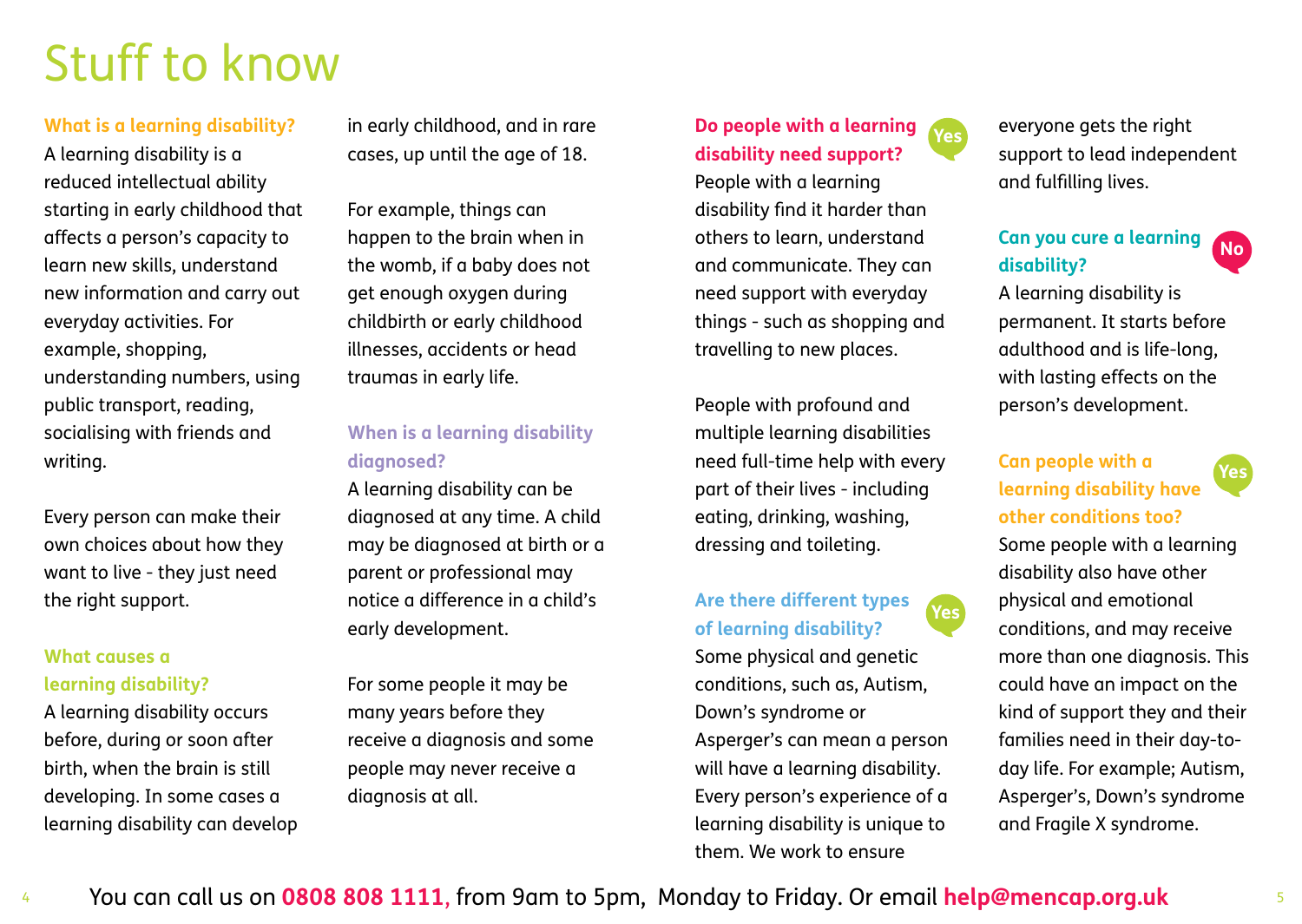

Mental illness is not the same as learning disability. Just like everyone else though, someone with a learning disability can have mental health problems.

#### **Is a learning disability contagious?**

A learning disability is not a disease, it is a brain condition. It doesn't mean that someone is ill or unhealthy. It is merely a difference in a person's brain and the way they lead their life.

**No**

#### **Is dyslexia a learning disability? No**

Dyslexia makes it harder for people to do things like read and write, but it is not a disability because it does not affect intellect.



**Can people with a learning disability lead normal lives?**

A learning disability does not affect a person's ability to know what they want to do in life and achieve it. It also doesn't stop a person from having strong emotions, instincts and ambitions.

People with a learning disability can go to school, university, play sport, fall in love, get married, buy houses, have children and lead happy, independent family lives. They have a right to be able to go out on dates, meet partners and have relationships just like everyone else.

Everyone wants to be happy and to be loved and people with a learning disability are no different.

#### **Can people with a learning No Yes Yes disability play sports?**

A learning disability does not stop someone from enjoying an active life. Anyone with a learning disability can run a marathon or go swimming, like Olympic medallist Jessica Jane Applegate. They might not support the same team as you, but they are just as vocal with their support.

#### **Can people with a learning disability work?**

**Yes**

Like you, someone with a learning disability will know their abilities and strengths. Of course, like with all of us, there are some jobs that are unsuitable, but a person can work in a bank, as a gardener, an office worker or even a lecturer. Actors like Sarah Gordy and world renowned novelists like Agatha Christie all have, or had a learning disability and achieved their dream job.

#### **Whats the R word?**

The R word is not a new cooking show, it's a disrespectful term that is sometimes used to describe someone with a learning disability. The word is retard. It's derogatory, de-humanising and hurtful to anyone it is aimed at.

Respectful and inclusive language is essential to changing the way people think about people with a learning disability.

#### **Where do I go for support with my learning disability?**

Mencap Direct is the easiest way for you to access advice and information about learning disability and find the right support about Mencap services in your area.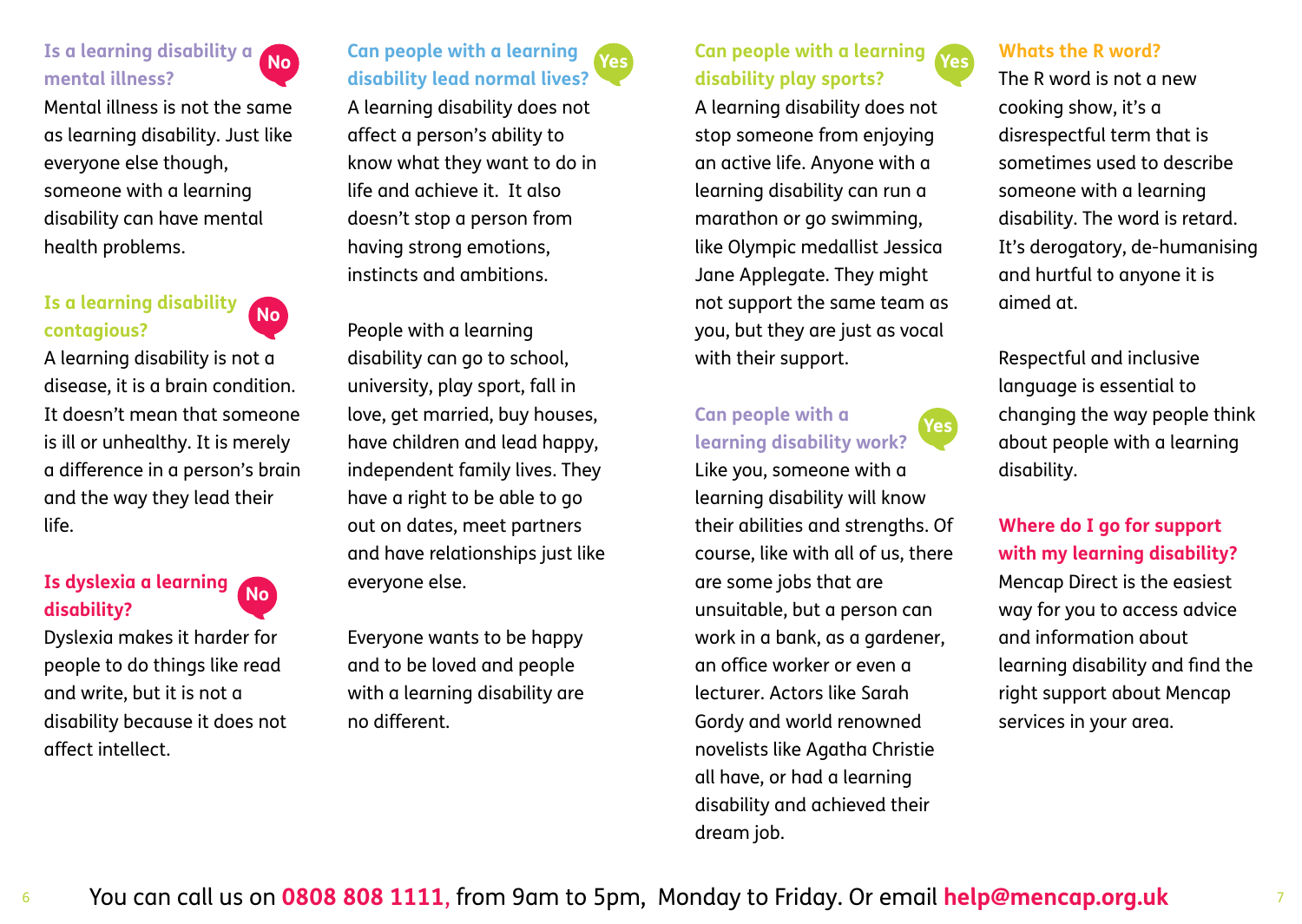Did you know?

and the second control of the second control of the second control of the second control of the second control of the second control of the second control of the second control of the second control of the second control o

Seso

### children with a learning disability have been bullied or a victim of hate crime.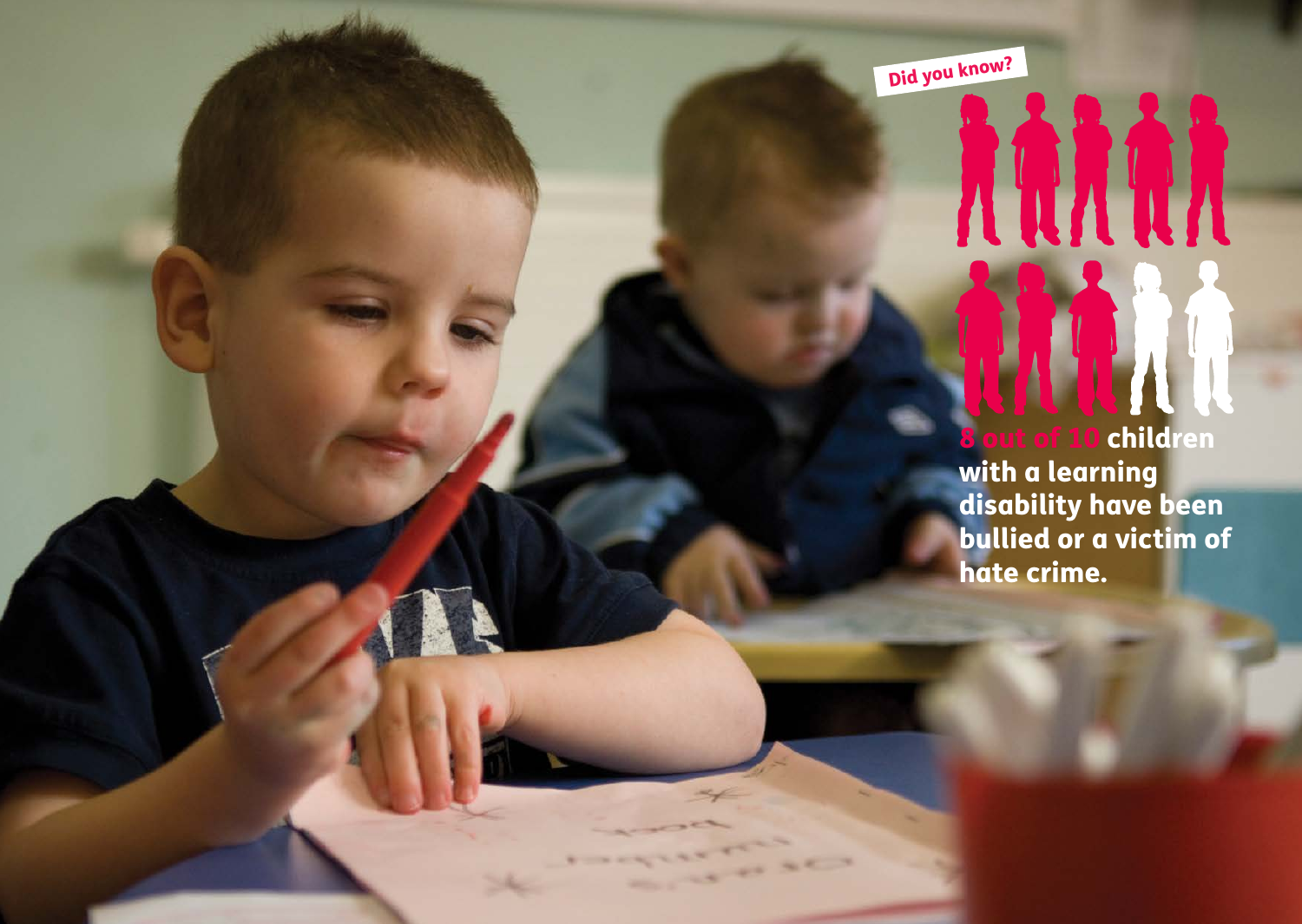# About Mencap

#### **Mencap is the voice of learning disability.**

Everything we do is about valuing and supporting people with a learning disability, and their families and carers.

Mencap and our local groups work with people with a learning disability across England, Northern Ireland and Wales. All our services support people to live life as they choose. Our work includes:

- providing high-quality, flexible services in areas such as housing, employment, education and day-to-day support that allow people to live as independently as possible in a place they choose
- providing advice through our helplines and website
- campaigning to improve the lives of people with a learning disability and their families.

We work with people with a learning disability of all ages. All our services are tailored to the individual so we can provide support throughout their life, ranging from support for a child at each stage of their development, through adulthood and into old age.

**There ar** Did you know?

children born with a learning disability each week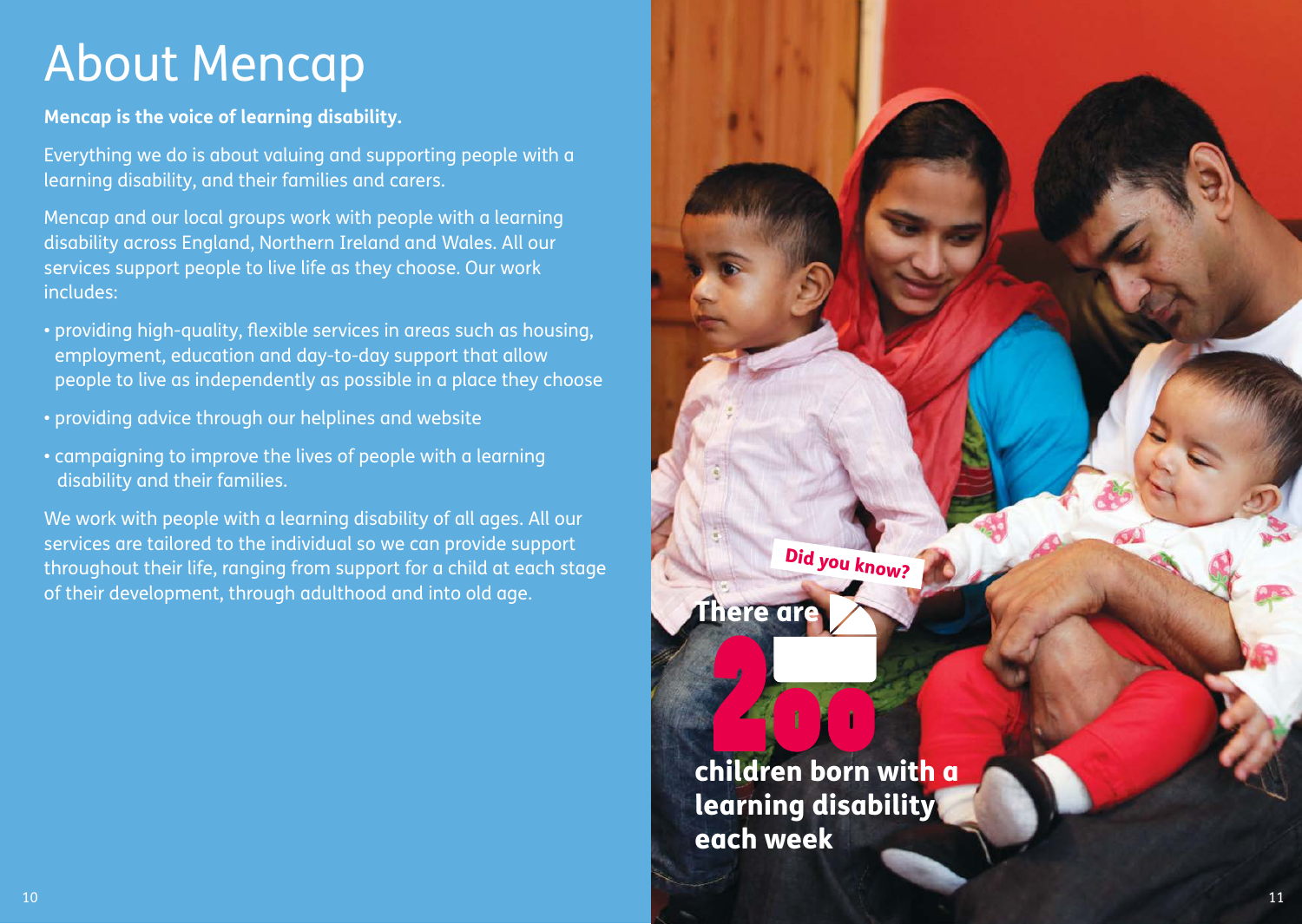## We listen to people with a learning disability.

We work hard every single day to give all people with a learning disability the opportunity to achieve the things they want from life.

That's why we put people with a learning disability at the centre of everything we do and listen when they tell us what they want and need. We involve people with a learning disability in all of our work, so we are working with them, not simply for them.

Empowering people with a learning disability to speak for themselves and to challenge wrong ways of thinking about learning disability will transform the lives of so many people – and not just people with a learning disability, but their families and carers too.

Mencap must be brave to make a difference. We're constantly developing new ideas, so if you have a learning disability – or know someone who does – we are the people to turn to for expert advice and support.

## We support people with a learning disability in all parts of their lives.

Our **support and advice services** are tailored to each individual, whether they need daily support with things like dressing and cooking or they want help with renting or buying their own home. We also provide short break services for families.

Our **employment services** support people with a learning disability to find a job or some work experience. We also help employers to include people with a learning disability in their workplaces.

Our **education services** give people with a learning disability the chance to develop new skills.

And our **leisure, sport and community services** support people to do the things they enjoy, discover new and exciting activities, and make friends.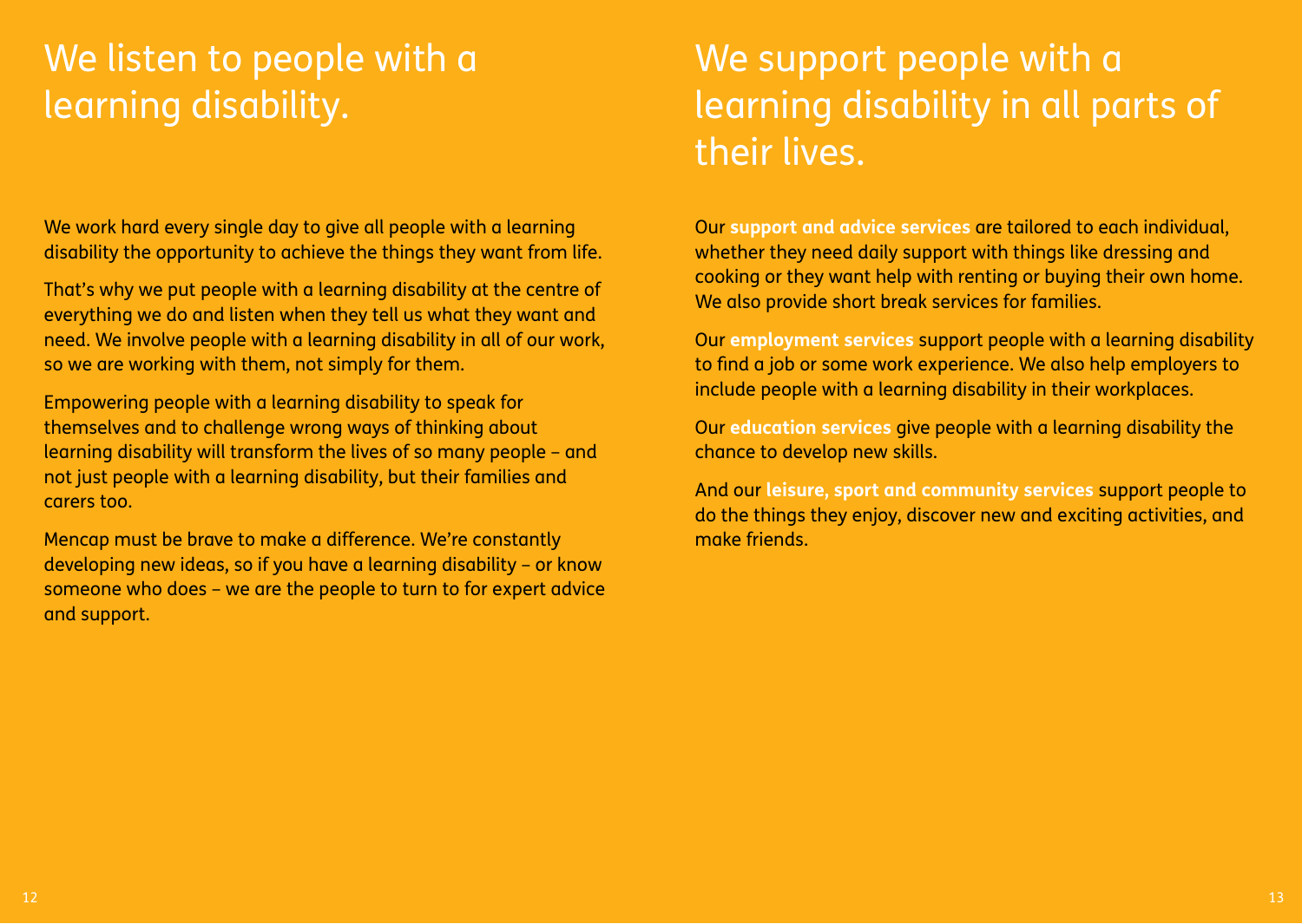## We fight for the changes that people with a learning disability, and their families and supporters, want and need.

Everyone deserves the same rights and chances in life. But too often, people with a learning disability are treated as second-class citizens, and many have no say about the way their life is run. That's why we campaign for equal rights for all people with a learning disability, and their families and supporters.

Mencap is a campaigning organisation. We campaign on all issues affecting children and adults with a learning disability, and their families and carers, at **national** and **local** levels. We lobby politicians and government to make changes to laws and the way services are provided.